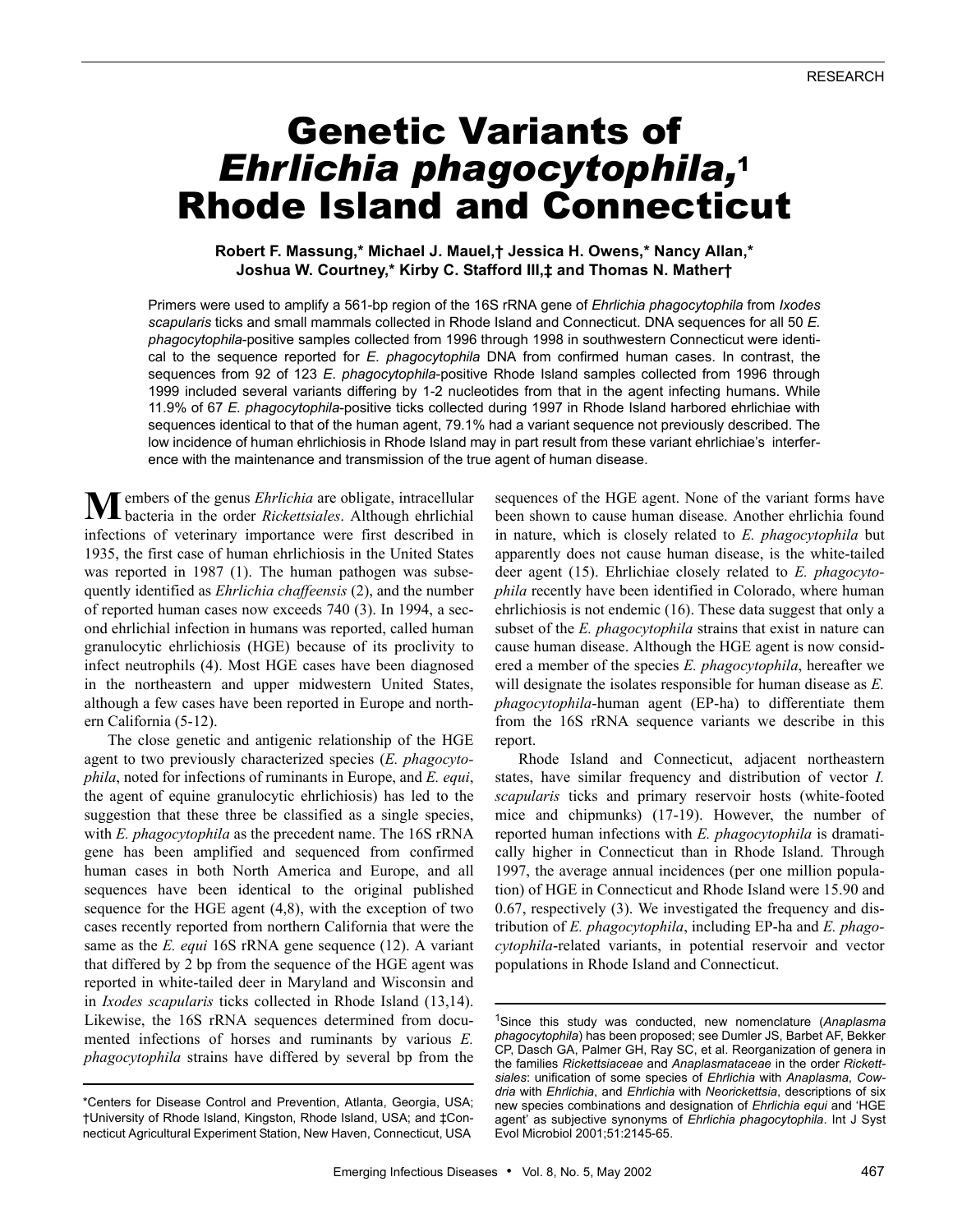# RESEARCH

# **Materials and Methods**

# **Tick and Mammal Collections**

Questing nymphal and adult black-legged ticks (*I. scapularis*) collected from four sites in South Kingstown, Rhode Island, and one site in Bridgeport, Connecticut, were analyzed for the presence of granulocytic ehrlichiae (Figure). Collections of adult- or nymphal-stage ticks or both were available from ongoing tick surveillance conducted in each region from 1996 to 1999. Questing nymphal ticks collected from Bluff Point in southeastern Connecticut in 1997 were also available. The Rhode Island sites are all located in the state's zone of highest *I. scapularis* density (17). Tick density was also high at the Bridgeport site. Ticks were collected by following standardized sampling procedures (17). All ticks were stored for <2 years in 70% ethanol until tested. Small rodents, including white-footed mice (*Peromyscus leucopus*) and chipmunks (*Tamias striatus*) live-trapped at the same locations were bled following procedures approved by the institutional animal care and use committees of each institution. Briefly, animals were trapped from July to September along transect lines or in trapping grids. An additional collection was made during May 1998 at the Bridgeport site. Blood was stored in EDTA at -80°C until tested for ehrlichiae by polymerase chain reaction (PCR) techniques and DNA sequencing.

## **Sample Preparation**

DNA was extracted directly from blood samples by using a QIAamp Blood Extraction Kit (Qiagen, Chatsworth, CA), according to manufacturer's instructions. Briefly, detergent lysis was done in the presence of proteinase K for 10 min at 70°C. The lysed material was applied to a spin column containing a silica gel-based membrane and then washed twice. Purified DNA was eluted from the columns in 200 µL Tris-HCl (10 mM, pH 8.0) and stored at 4<sup>o</sup>C until used as template



rodent sampling sites.

for PCR amplification. DNA was extracted from *I. scapularis* ticks by a modification of the manufacturer's protocol for the QIAamp Tissue Kit (Qiagen) as described (13).

#### **PCR Analysis**

A nested PCR that amplified a 546-bp portion from the 5´ region of the 16S rRNA gene was used to identify granulocytic ehrlichiae in tick and wildlife samples (13). Briefly, primary amplifications consisted of 40 cycles in a Perkin-Elmer 9600 thermal cycler (Perkin-Elmer, Applied Biosystems Division, Foster City, CA), with each cycle consisting of a 30-sec denaturation at 94°C, 30-sec annealing at 55°C, and a 1-min extension at 72°C. The 40 cycles were preceded by a 2-minute denaturation at 95°C and followed by a 5-minute extension at 72°C. Primary amplifications used primers ge3a and ge10r and reagents from the GeneAmp PCR Kit with AmpliTaq DNA Polymerase (Perkin-Elmer). Each reaction contained 5 µL of purified DNA as template in a total volume of 50 µL, as well as 200 µM each deoxynucleoside triphosphate (dNTP) (dATP, dCTP, dGTP, and dTTP), 1.25 units Taq polymerase, and  $0.5 \mu$ M each of primer. Reaction products were subsequently maintained at 4°C until analyzed by agarose gel electrophoresis or used as template for nested reactions.

Nested amplifications used primers ge9f and ge2 and 1  $\mu$ L of the primary PCR product as template in a total volume of 50 µl. Each nested amplification contained 200 µM each dNTP (dATP, dCTP, dGTP, and dTTP), 1.25 units Taq polymerase, and 0.2 µM each of primer. Nested cycling conditions were as described for the primary amplification, except 30 cycles were used. Reactions were subsequently maintained at 4°C until analyzed by agarose gel electrophoresis or purified for DNA sequencing  $(13)$ .

# **DNA Sequencing and Data Analysis**

All samples producing positive PCR products were subjected to DNA sequencing reactions with fluorescent-labeled dideoxynucleotide technology (Dye Terminator Cycle Sequencing Ready Reaction Kit, Perkin-Elmer, Applied Biosystems Division). Sequencing reaction products were separated, and data were collected with an ABI 377 automated DNA sequencer (Perkin-Elmer, Applied Biosystems Division). The full sequence was determined for both strands of each DNA template to ensure maximum accuracy of the data. Sequences were edited and assembled with the Staden software programs (20) and analyzed with the Wisconsin Sequence Analysis Package (Genetics Computer Group, Madison, WI) (21).

#### **Results**

Fifty (13.3%) of 375 *I. scapularis* ticks from Bridgeport, Conn., were PCR positive for ehrlichiae (Table 1). The percentage positive in each of the 4 years ranged from 6.1% in nymphs in 1998 to 23.3% in adults in 1996. Less year-to-year variation was noted in adult ticks, in which infection prevalence ranged from 11.7% (1997) to 23.3% (1996). PCR analysis of EDTA blood samples from white-footed mice collected Figure. Map of northeastern United States, showing location of tick and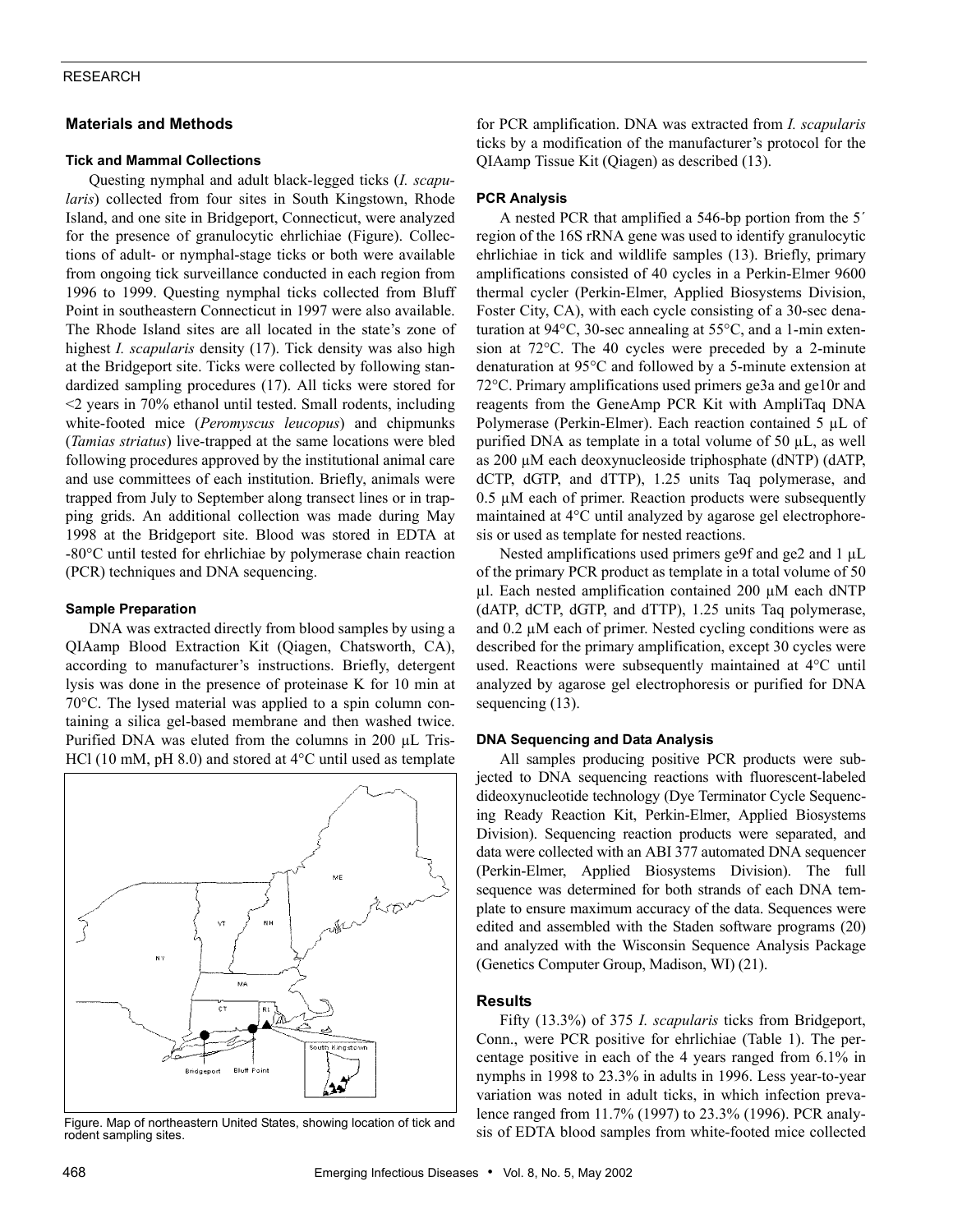|                                                                                                                    | Year<br>1996 | No.<br>30 | Adult<br>$^{+}$ | Nymph  | No. of PCR-<br>positive ticks $(\% )$ |        | No. of PCR         | %Proportion infected with- |                  |           |
|--------------------------------------------------------------------------------------------------------------------|--------------|-----------|-----------------|--------|---------------------------------------|--------|--------------------|----------------------------|------------------|-----------|
| Collection site                                                                                                    |              |           |                 |        |                                       |        | products sequenced | EP-ha                      | Variant 1        | Variant 2 |
| Bridgeport, CT                                                                                                     |              |           |                 |        | 7                                     | (23.3) | 7                  | 100                        |                  |           |
|                                                                                                                    | 1997         | 60        | $^{+}$          |        | 7                                     | (11.7) | 7                  | 100                        |                  |           |
|                                                                                                                    | 1998         | 82        |                 | $^{+}$ | 5                                     | (6.1)  | 5                  | 100                        |                  |           |
|                                                                                                                    | 1998         | 101       | $^{+}$          |        | 19                                    | (18.8) | 19                 | 100                        |                  |           |
|                                                                                                                    | 1999         | 102       | $^{+}$          |        | 12                                    | (11.8) | 12                 | 100 <sup>a</sup>           | 8.3 <sup>a</sup> |           |
| Bluff Point, CT                                                                                                    | 1997         | 79        |                 | $\! +$ | 9                                     | (11.4) | 9                  | 55.6                       | 44.4             |           |
| South Kingstown, RI                                                                                                | 1996         | 31        | $^{+}$          |        | 5                                     | (16.1) | 5                  | 60                         | 40               |           |
|                                                                                                                    | 1997         | 112       |                 | $^{+}$ | 52                                    | (46.4) | 30                 | 10                         | 3.3              | 86.7      |
|                                                                                                                    | 1997         | 120       | $^{+}$          |        | 46                                    | (38.3) | 37                 | 13.5                       | 13.5             | 73        |
|                                                                                                                    | 1998         | 91        |                 | $^{+}$ | 5                                     | (5.5)  | 5                  | 20                         | 80               |           |
|                                                                                                                    | 1999         | 103       |                 | $^{+}$ | 5                                     | (4.9)  | 5                  | 80                         | 20               |           |
|                                                                                                                    | 1999         | 81        | $^{+}$          |        | 10                                    | (12.3) | 10                 | 80                         | 20               |           |
| <sup>8</sup> Includes are tight that wes positive for both the human grapulaavtic obrlishingic agent and verient 1 |              |           |                 |        |                                       |        |                    |                            |                  |           |

Table 1. Spatial and temporal variation in the occurrence and distribution of *Ehrlichia phagocytophila*-human agent (EP-ha) and *E. phagocytophila* variants, Connecticut and Rhode Island, 1996–1999

Includes one tick that was positive for both the human granulocytic ehrlichiosis agent and variant 1.

PCR, polymerase chain reaction.

in Connecticut during summer and fall 1997 and spring 1998 showed that 17 (36.2%) of 47 in 1997 and 3 (60%) of 5 in 1998 were positive (22). The amplification products were sequenced for each *Ehrlichia* PCR-positive mouse and tick. All products from samples collected in the Bridgeport, Conn., area from 1996 through 1998 had sequences identical to the 16S rRNA gene (EP-ha) previously amplified and sequenced from documented human infections in the Northeast and Upper Midwest United States and in Europe (4). The 16S rRNA sequence determined from adult ticks collected from Bridgeport in 1999 showed that all 12 positive samples also contained the human agent (EP-ha), although one of the ticks produced a mixed sequence, suggesting the presence of more than one agent. The PCR products from this tick were cloned, and individual clones were purified and sequenced. These data confirmed the presence of a mixed population of ehrlichiae containing some 16S rRNA sequences that matched EP-ha and some that differed from EP-ha by two nucleotides. The latter sequence was identical to a variant (called variant 1) previously described in ticks in Rhode Island and deer in Maryland and Wisconsin (13,14) (Table 2). In contrast to ticks and rodents from the Bridgeport area, nymphal ticks collected in 1997 from Bluff Point in southeastern Connecticut contained a nearly equal distribution of EP-ha (5 [55.6%] of 9 positives) and variant 1 (4 [44.4%] of 9 positives) ehrlichiae.

Rhode Island samples from *I. scapularis* ticks, white-footed mice, and chipmunks contained *E. phagocytophila* variants as well as EP-ha. A total of 123 (22.9%) of 538 ticks were positive for *E. phagocytophila* by PCR, including 61 (26.3%) of 232 adults and 62 (20.3%) of 306 nymphs. DNA sequencing was performed on 92 of these PCR products, and overall, only 24 (26.1%) showed sequences identical to those of EP-ha. Fifteen (16.3%) ticks showed sequences corresponding to variant 1. The rest of the ticks (53 [57.6%]) had a novel sequence differing from EP-ha by two nucleotides and from variant 1 by four nucleotides (hereafter called variant 2) (Table 2).

PCR testing of blood samples from 19 Rhode Island chipmunks in 1996 detected 11 (57.9%) positives. DNA sequencing of these PCR products showed that nine were identical to the sequence of EP-ha; the remaining two represented novel variant sequences, each differing from EP-ha by a single nucleotide (variants 3 and 4; Table 2). Although both the white-tailed deer agent and the *E. equi*/CA human sequence variant (Table 2) are amplified by the PCR assay used in this study, neither agent has been detected in potential rodent reservoir populations in Connecticut or Rhode Island. Host and vector associations of EP-ha and the four *E. phagocytophila* variants found in Rhode Island are shown in Table 3.

The prevalence of *E. phagocytophila* in *I. scapularis* ticks (adults and nymphs combined, years 1996-1999) was higher in Rhode Island  $(22.8\%)$  than in Bridgeport  $(13.3\%)$  (p<0.001; Fisher's exact test). This finding was also true for adult ticks: 26.3% were infected in Rhode Island compared with 15.4% in

| Table 2. Variation within nucleotide region 74 to 446 in 16s rRNA gene<br>sequences obtained for Ehrlichia phagocytophila-human agent (EP-<br>ha), $a$ the Rhode Island variants, and $E$ . equi |                           |    |     |     |     |     |  |  |
|--------------------------------------------------------------------------------------------------------------------------------------------------------------------------------------------------|---------------------------|----|-----|-----|-----|-----|--|--|
|                                                                                                                                                                                                  | Position no.              |    |     |     |     |     |  |  |
|                                                                                                                                                                                                  | 76                        | 84 | 157 | 176 | 284 | 299 |  |  |
| EP-ha                                                                                                                                                                                            | A                         | G  | A   | G   | C   | A   |  |  |
| RI variant 1                                                                                                                                                                                     | $\mathbf{G}^{\mathbf{b}}$ | A  | A   | G   | C   | A   |  |  |
| RI variant 2                                                                                                                                                                                     | A                         | G  | A   | A   | т   | A   |  |  |
| RI variant 3                                                                                                                                                                                     | A                         | G  | G   | G   | C   | A   |  |  |
| RI variant 4                                                                                                                                                                                     | A                         | G  | A   | G   | C   | G   |  |  |
| E. equi/CA human                                                                                                                                                                                 | A                         | A  | A   | G   | C   | A   |  |  |

<sup>a</sup> The number designations for the EP-ha 16S rDNA sequence correspond to those reported by Chen et al. (4). GenBank accession no. U02521.

b Variant base pairs are shown in bold.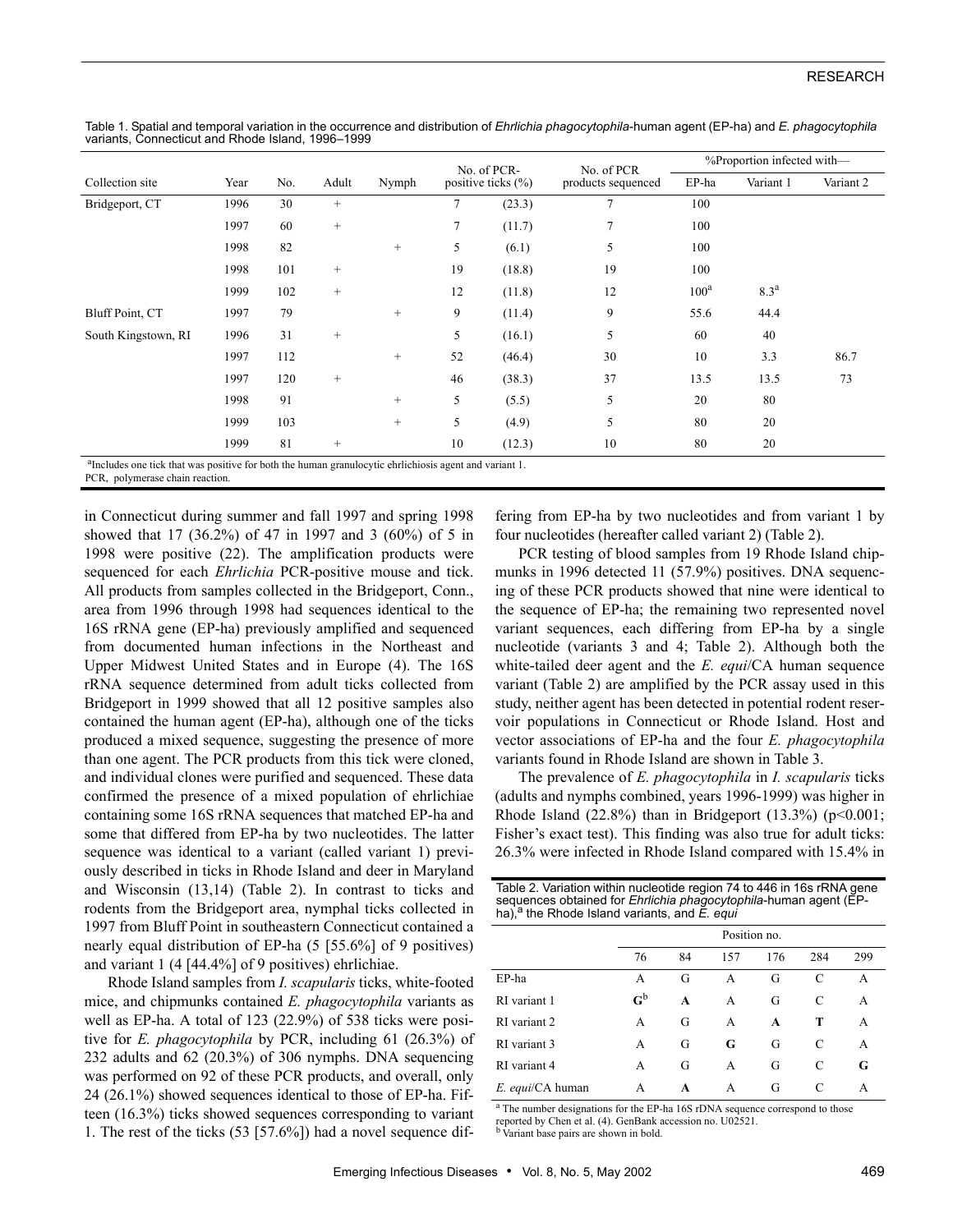## RESEARCH

| Island, 1996–1999              |       |                                                      |  |
|--------------------------------|-------|------------------------------------------------------|--|
| Host or tick species           | EP-ha | Variant 1 <sup>a</sup> Variant 2 Variant 3 Variant 4 |  |
| <i>Ixodes scapularis</i> ticks |       |                                                      |  |
| White-footed mouse             | $^+$  |                                                      |  |
| Eastern chipmunk               | $^+$  |                                                      |  |
| White-tailed deer              |       |                                                      |  |
|                                |       |                                                      |  |

Table 3. Host and vector associations of *Ehrlichia phagocytophila* and the four 16S rDNA sequence variants detected in Rhode Island,1996–1999

<sup>a</sup>Variant 1 detected only in ticks in Rhode Island and Connecticut; positive deer samples were collected in Maryland and Wisconsin (13,14).

Human<sup>b</sup> + – – – – –

<sup>b</sup>Based on samples from 35 confirmed human infections from various states, including Rhode Island and Connecticut.

Bridgeport (p=0.002). Using either the total number of ticks tested or adult ticks only, the prevalence of *E. phagocytophila* in Rhode Island compared with Bridgeport was 1.7. However, if the 1997 Rhode Island data, which were skewed by an unusually large number of variants, are removed from the calculations, the percentage of *E. phagocytophila*-positive ticks (adults and nymphs) was significantly higher in Bridgeport  $(13.3%)$  than in Rhode Island  $(8.2%)$  (p=0.03). The same analysis, when restricted to the adult tick population, showed no significant difference between Connecticut (15.4%) and Rhode Island  $(13.4\%)$  EP-positive ticks  $(p=0.6)$ . If the 1997 Rhode Island data are excluded, the prevalence of *E. phagocytophila* in that state compared with Bridgeport was 0.6 for the total number of ticks tested and 0.8 for adult ticks only.

Infection prevalence data were available for adult and nymphal ticks from the same site for 3 years: Rhode Island in 1997 and 1999 and Bridgeport in 1998 (Table 1). For two of these, Rhode Island in 1999 and Bridgeport in 1998, the prevalence of *E. phagocytophila* was significantly higher (Rhode Island 1999; p=0.01) or borderline higher (Connecticut 1998; p=0.065) in adults than in nymphs. *E. phagocytophila* infection rates in nymphal and adult ticks from Rhode Island in 1997 did not differ significantly (p=0.21).

Temporal trends in tick infection rates showed that the prevalence of *E. phagocytophila* in Rhode Island nymphs was highest in 1997 and then declined in 1998 and 1999 (p<0.001; chi-square test for trend). However, the high number of variants found in both adult and nymphal ticks from Rhode Island in 1997 influenced this analysis, as *E. phagocytophila* prevalence in Rhode Island in 1997 was significantly higher than in all other years combined  $(p<0.001)$ . In Bridgeport, no significant temporal trends were noted in *E. phagocytophila* infection rates in adult ticks (p=0.3), nor were significant prevalence or temporal trends noted in the rodents tested from any of the sites.

Analysis of the proportion of *E. phagocytophila*-positives that were variants showed that prevalence of the variants in Rhode Island (73.9% variants) was significantly higher than in Bridgeport  $(0.02\%$  variants) ( $p<0.001$ ). When the proportion of *E. phagocytophila*-positives that were variants was compared with the total number of positives for the two Connecticut sites, the ticks from Bluff Point (44.4% variants) showed

significantly higher rates than ticks from Bridgeport  $(0.02\%)$ variants) ( $p<0.001$ ).

# **Discussion**

Strains of *E. phagocytophila* found in nature are capable of causing disease in sheep, cattle, horses, dogs, cats, and humans. These strains, including the species previously known as the HGE agent and *E. equi*, are grouped as a single species on the basis of their close relationship at the genetic and antigenic levels. However, biological and ecological differences clearly exist between strains of *E. phagocytophila,* including varying host pathogenicity, vectors, DNA sequence, and geographic distribution. Small ribosomal subunit (16S) DNA sequences are highly conserved in bacteria and are often used to identify and differentiate bacterial species. The 16S rRNA gene sequences amplified from every confirmed human case, except for two isolated cases in northern California, have been identical to the *E. phagocytophila*-human agent (EP-ha) sequence determined by Chen et al. (4). PCR-positive whitefooted mice (n=20) and *I. scapularis* ticks (n=38) collected in Bridgeport from 1996 through 1998 also harbored only *E. phagocytophila* identical in sequence to EP-ha for a 546-bp region of the 16S rRNA gene (4). Sequence analysis of PCR products from two Connecticut deer blood samples showed DNA identical to the EP-ha *p44* gene sequence (23). However, an *Ehrlichia* organism with a 16S rRNA gene sequence differing from EP-ha by a single nucleotide has been identified in white-tailed deer from Maryland and Wisconsin and in *I. scapularis* from Rhode Island (13,14).

In contrast to our results from Bridgeport, where we consistently found EP-ha, mice and ticks from Rhode Island had a significantly lower percentage of isolates identical to EP-ha, but several *E. phagocytophila* variants with novel 16S rRNA gene sequences. These data indicate that variant forms of *E. phagocytophila*, not yet associated with human or veterinary disease, frequently occur in Rhode Island. The same or additional *E. phagocytophila* variants may also occur in other regions of the United States, but this concept remains to be investigated.

Most PCR assays amplify products from the variant agents that are the same size as the EP-ha PCR product, so that variants are indistinguishable when the products are analyzed only by agarose gel electrophoresis. Therefore, results from other human-infection prevalence surveillance studies in ticks and rodents that have not included PCR product sequencing may be misleading. For example, if we had not sequenced our PCR products for 1997, we would have concluded that 46.4% of nymphal and 38.3% of adult *I. scapularis* ticks collected in southern Rhode Island were positive for EP-ha. Actually, only 11.9% of the positives that were sequenced and an estimated 5.0% of the total ticks tested were EP-ha positive, with the rest of the 1997 Rhode Island positives consisting of genetic variants not yet associated with human disease.

The 16S rRNA sequences obtained from tick and rodent samples collected from Bridgeport from 1996 through 1998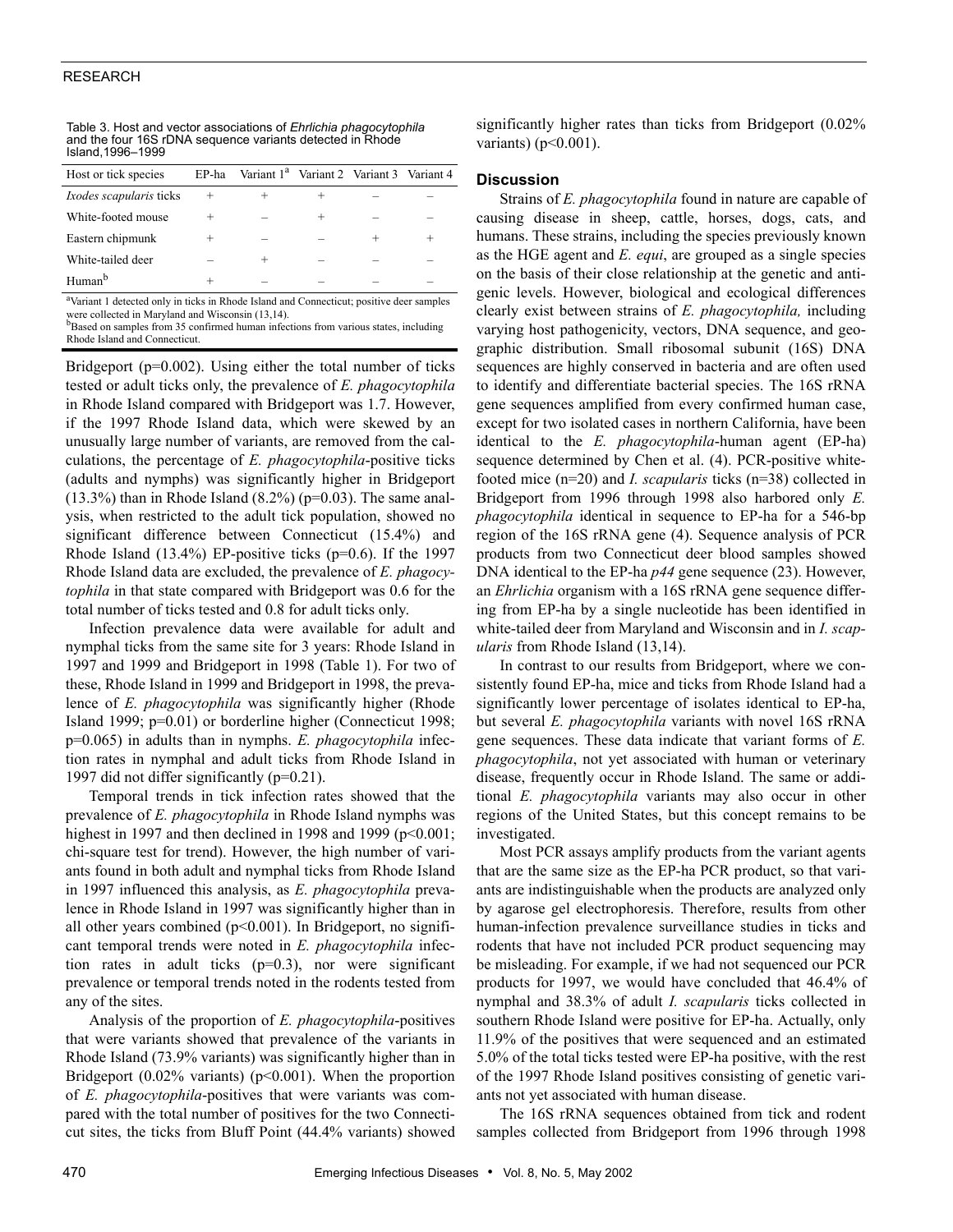were identical to EP-ha. However, in 1999, one tick collected in that site was positive for both EP-ha and a variant (variant 1) previously found in Rhode Island. In a retrospective analysis of ticks collected at another eastern Connecticut site (Bluff Point) close to the Rhode Island border, variant 1 was found in 1997. Our inability to detect variant 1 despite extensive testing of samples collected in Bridgeport from 1996 to 1998 and its subsequent appearance in 1999 suggests that its geographic range may be expanding westward. Additional studies with larger sample sizes of ticks and rodents from Bridgeport and other locations in Connecticut are needed to assess the prevalence of EP-ha and the variants, as our Bridgeport results may not be representative of the entire state. In fact, the Bluff Point data suggest that other areas of Connecticut may have EP-ha/ variant populations quite different from those in Bridgeport and more similar to the distribution noted in Rhode Island.

The identification of the coinfected tick in Connecticut represents the first detection of more than one strain of *E. phagocytophila* in a single tick vector in the United States, although the coinfection of *I. xodes ricinus* ticks by *E. phagocytophila* strains has been reported in Europe (24). These data indicate that two strains of the agent are capable of coexisting in a single tick, at least transiently, and that they can survive the molting process, since the coinfection was found in an unfed, host-seeking adult tick.

The results from Rhode Island samples collected in 1997 are unusual in several regards. First, the rate of *E. phagocytophila*-positive ticks (42.2% nymphs and adults) was very high relative to all other tick populations sampled from 1996 through 1999, and many of the positives were variant 2 (79.1% of PCR-positives sequenced). Second, the 1997 Rhode Island ticks represent the only population in which *E. phagocytophila* prevalence was higher in nymphs than adults (46.4% nymphs and 38.3% adults). Finally, variant 2 sequences were also seen in samples collected in 1997 from white-footed mice and chipmunks but were not detected before and have not been detected after 1997. The fact that both nymphal and adult questing ticks were positive for variant 2 suggests that the variant was present in reservoir species during both larval and nymphal feedings and may have been present in reservoirs from late summer 1996 through summer 1997. Why this variant appeared only in Rhode Island during 1997, was the most prevalent strain infecting ticks that year, and then completely disappeared are matters of speculation. Variant 2 may be a more common infection in a reservoir species that we did not examine, which may be less commonly targeted by host-seeking ticks. Expression of variant 2 in the tick population could have resulted if, during 1996-1997, host populations preferred by immature *I. scapularis* (i.e., white-footed mice and chipmunks) were lower than normal, resulting in a higher proportion of ticks feeding on such atypical hosts harboring variant 2. After molting, nymphs infected as larvae the previous year could have transmitted variant 2 to the more preferred hosts of immature ticks, resulting in the variant 2-positive mice found in 1997. Subsequent reestablishment of normal host populations may then have diluted the prevalence of variant 2, as immature tick feeding reverted to the preferred hosts.

Although the function and biological importance of the genetic differences in *E. phagocytophila* strains are unknown, we hypothesize that the variants may be interfering with maintenance and transmission of the human disease-causing agent (EP-ha). Even if an increased human ehrlichiosis case surveillance effort in Connecticut is taken into account, the number of confirmed and suspected cases differs dramatically between the two neighboring states: several hundred cases were reported in Connecticut compared with fewer than 25 cases in Rhode Island during the same time period. From 1995 to 1997, 178 cases were confirmed or suspected (25), and case reports in Connecticut increased substantially in 1998 (228 provisional, 104 confirmed, Connecticut Dept. of Public Health). These adjacent states share many of the ecologic factors that support natural maintenance of both *Borrelia burgdorferi* and granulocytic ehrlichiae, such as populations of the tick vector *I. scapularis* and reservoir rodents, including white-footed mice (*P. leucopus*) (19,22). The incidence of Lyme disease in Connecticut and Rhode Island has been the highest in the nation for several years, with Connecticut having a reported incidence only approximately 1.3-1.5 times higher than Rhode Island's (26). In contrast, through 1997 there was a 24-fold difference in the incidence of reported HGE cases in the two states (Connecticut 15.9; Rhode Island 0.67). Therefore, the *E. phagocytophila* variants may have a competitive advantage over the EP-ha, possibly in infecting certain reservoir or vector populations. A lower incidence of EP-ha and less human disease would therefore be expected in areas where the variants predominate, since a lower proportion of ticks would harbor EP-ha.

*Rickettsia rickettsii*, the etiologic agent of Rocky Mountain spotted fever, was first identified in the early 1900s on the basis of its association with human disease (27). Subsequent studies of veterinary infections and tick populations identified numerous *Rickettsia* species closely related to *R. rickettsii*, all clearly members of the spotted fever group but not associated with human disease. These species include *R. montana*, *R. rhiphicephali*, *R. parkeri*, *R. bellii*, and the "east side agent" *R. peacockii* (28,29). Nonpathogenic rickettsiae are thought to interfere with the development of more virulent *R. rickettsii* in *Dermacentor* ticks and may be found more often in ticks than are the more virulent species (30,31). Our data suggest that a similar situation may exist among the granulocytic ehrlichiae, with both pathogenic and nonpathogenic genetic variants coexisting in nature. Isolation of the new variants will allow us to address this competitive-advantage hypothesis experimentally in both ticks and mice through the use of mixed infections in the laboratory.

Identification and use of novel gene targets more variable than the 16S rRNA gene will eventually permit better assessment of variability between strains of *E. phagocytophila* (32-34). Future studies should include *E. phagocytophila* from additional geographic areas where a substantial number of human cases of granulocytic ehrlichiosis are reported (e.g., New